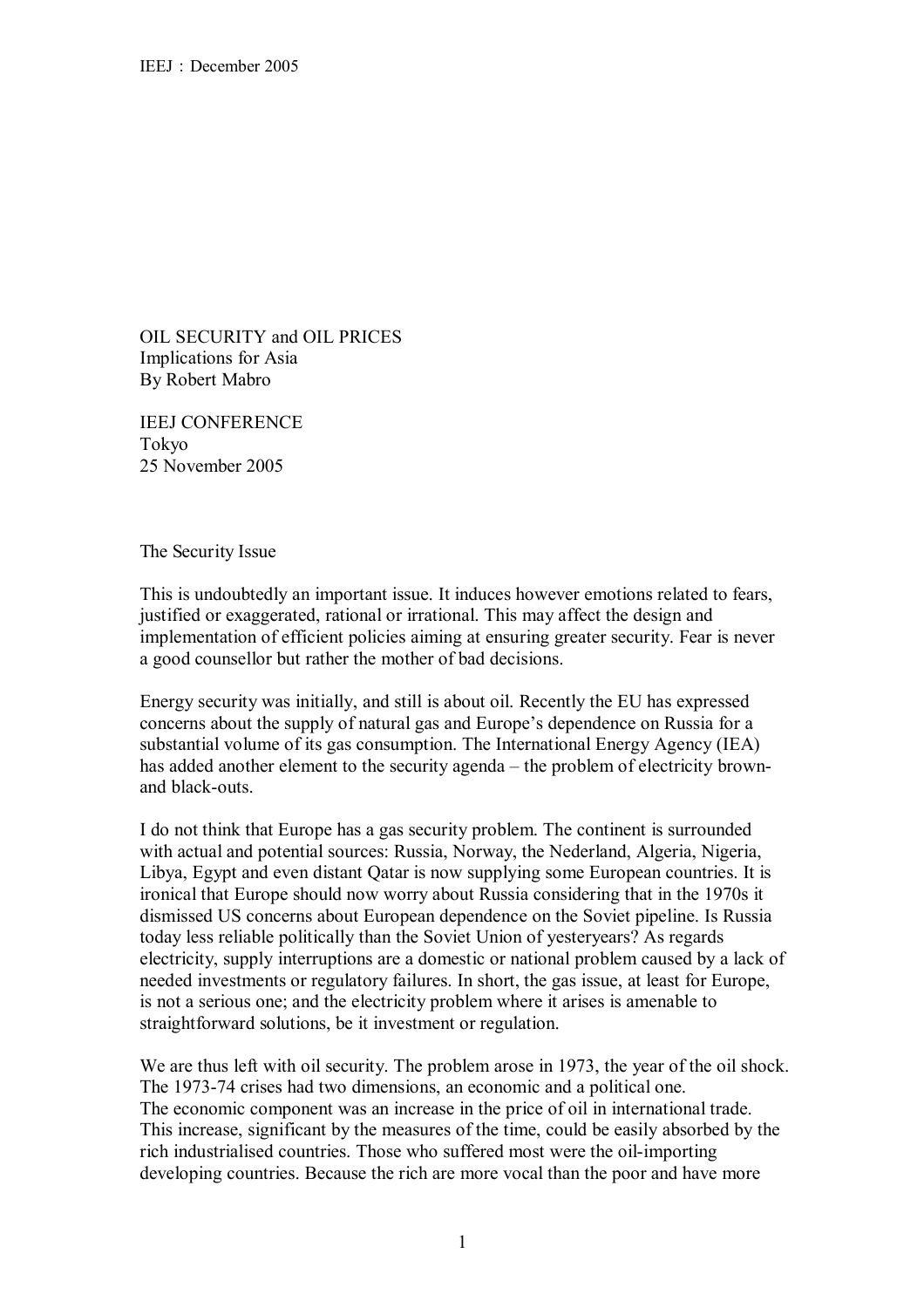ways for expressing themselves, ensuring that they are heard loud and clear, they complained very strongly in the media and in national and international fora while the poor who were most affected remained silent.

The political component, consisting of production cuts and an embargo on the USA and the Nederland imposed by Arab countries in the context of the Arab-Israeli conflict, gave rise to the supply security issue. Higher prices may result from supply interruption but do not cause them (on the contrary they induce supply increases). A politically motivated supply interruption is more difficult to accept than a price rise because the former is perceived as an act of aggression and the latter as an economic development.

The 1973 oil production cuts and the embargo were an action by a group of third world countries against a group of powerful, advanced and industrialised countries used to rule or impose their will on developing nations, and certainly not used to be threatened by them in such a critical area as energy. There was hurt pride. There was a feeling that the normal balance of power which gave the advanced countries the upper hand was being upset. And of course there was the legitimate desire to protect one self from future oil supply interruptions as these have wide and costly repercussions on the economy.

It is rational to adopt policies that provide an insurance against disruptions. But the costs of the policies must be related to the risks and costs of the disruption. Sometimes, however, the political shock affects the judgment and lead to an exaggerated assessment of the possible crises. A sober appraisal involves the following considerations.

First, the balance of power is always in favour of the advanced countries, never in favour of developing nations. Power must rest on a number of solid foundations: economic, demographic, military, strategic, financial. It involves a rich endowment of human capital, an industrial base, a legitimate political system, a tradition of innovative activities and a very advanced educational system. The developing countries do not score very high on many of these criteria.

True, the oil-exporting nations possess on certain occasions some oil power. But this is not identical to the power required to sustain an embargo on oil exports or to impose some oil sanctions on important Western countries or Japan. Power in the international oil market simply means that they may be able to move prices by varying the volume of production. But even this type of power is subject to constraints.

The security issue is about supply interruptions. These may occur in two ways. The first is the use of the oil weapon. My argument here is that its use in 1973 cannot be repeated. In fact, it was abandoned after about four months then without achieving its objective of bringing about a solution to the Arab Israeli conflict. And the reason was that the Arab countries involved did not have the wide power base mentioned above that is required to sustain the pressures put on them by the USA and other countries. And this despite the fact that the Cold War was restraining the USA from using its military might. Today, the USA is the sole super-power. Its military presence in the Gulf is overwhelming. This is enough to deter any one who may be thinking about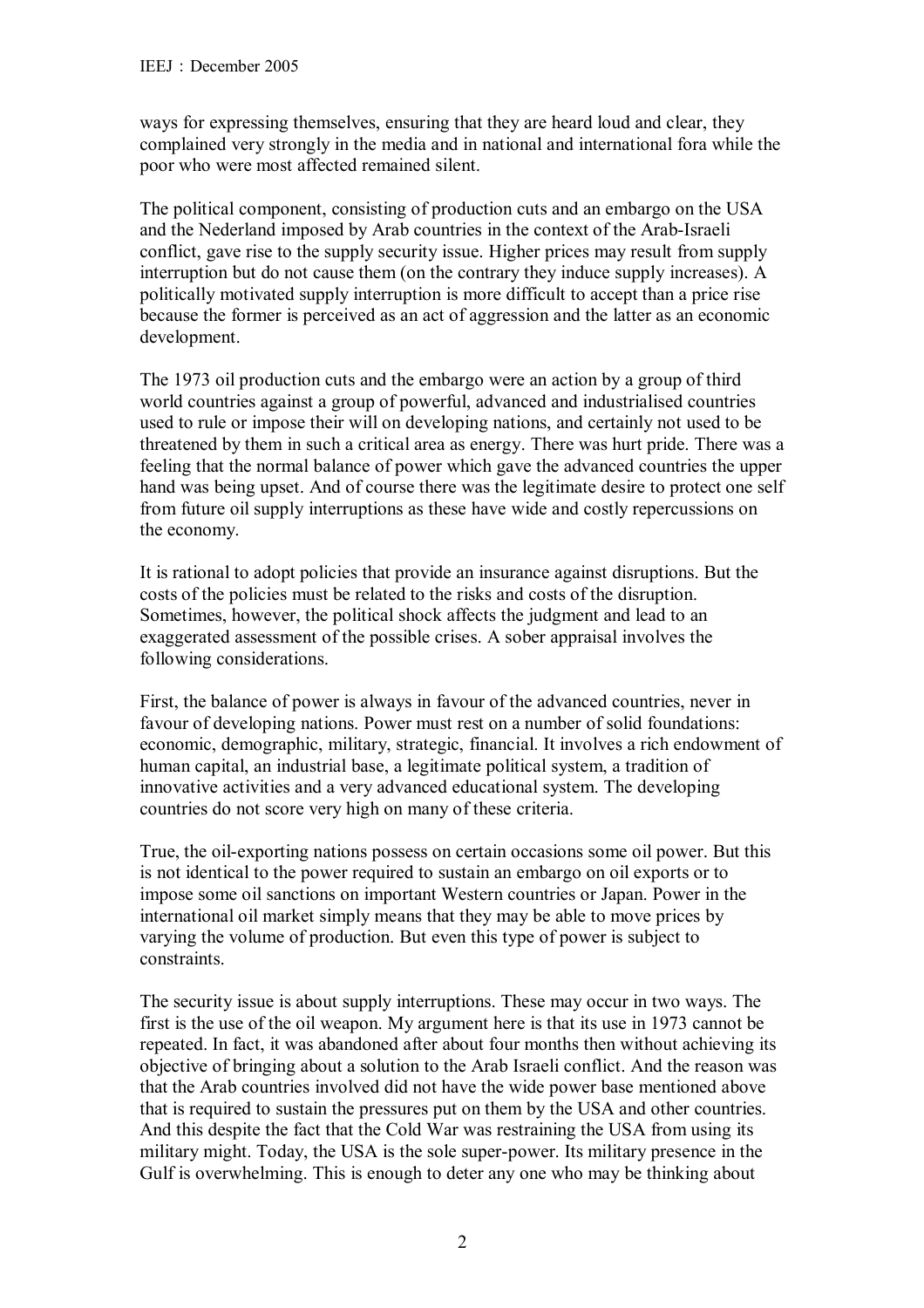using the oil weapon. The asymmetry of oil power between oil exporting countries and the West is evidenced by the fact that the 1973 oil sanctions lasted a few months while sanctions imposed on Libya, Iran or Iraq by the USA or the UN were applied over many long years.

The second causes of supply interruption are political events such as revolutions, wars, civil unrest etc affecting a major or several important oil exporting countries. The Middle East has been unfortunately prone to such events. We had the Arab Israeli wars, the Iranian revolution, the Iraq-Iran war, the Iraqi invasion of Kuwait, the US war in Iraq, plus political unrest in Venezuela and civil strife in Nigeria.

The points to remember, however, are, first, that all interruptions do not have the same market impact because all depends on the relationship between supply and demand at the time. The oil supply decline from both Iraq and Iran in the 1980s did not cause oil prices to rise. In fact they collapsed because demand was then stagnant and non-OPEC output was rising significantly Secondly, on most occasions Saudi Arabia, sometimes on its own, sometimes with Abu Dhabi and/or Kuwait used their surplus capacity to make up for the shortfall. This did happen in the early 1980s, in 1990-91, and in 2003. In other words, the existence of surplus capacity in Saudi Arabia proved to be the first line of defence of the supply system.

Fears that political disturbances or wars affecting oil-exporting countries would disrupt supplies sometime in the future are perfectly legitimate. And it is wise to have policies in place to cope with an emergency. The correct policies are as follows: First, to have strategic inventories of both crude oil and petroleum products. It is now important to have inventories of petroleum products because another problem has arisen, namely a constraint on refinery capacity due to insufficient investment in this sector over the past years.

Secondly, to define a clear scheme about the release of oil from these stocks in case of emergency.

Thirdly, to diversify both oil and energy supplies as widely as possible. Fourthly, to promote energy efficiency in use.

There is a qualification however. It was mentioned before. The costs of these measures should not exceed the expected costs incurred in an emergency. To be sure, these may be difficult to compute because of many uncertainties. But it is not impossible to form a broad judgment on the adequate size of a strategic stockpile. One can easily recognise a situation where the stockpile is too small and one where it is excessively large.

Japan has done more than any other country on all these scores. The inventory is very large. In fact, my judgment is that it is far too large and there is no real need to build it up further. I am not informed about the policy in place for release in case of an emergency but I assume that it is clearly defined. It is interesting to note here that strategic stocks have rarely been used in Japan, the USA or Europe. The only exception is the response to the interruptions caused by the hurricanes Katrina and Rita in the USA in 2005. Interestingly, the disruption was due to natural phenomena hitting an OECD country and not to a political event in an oil-exporting country.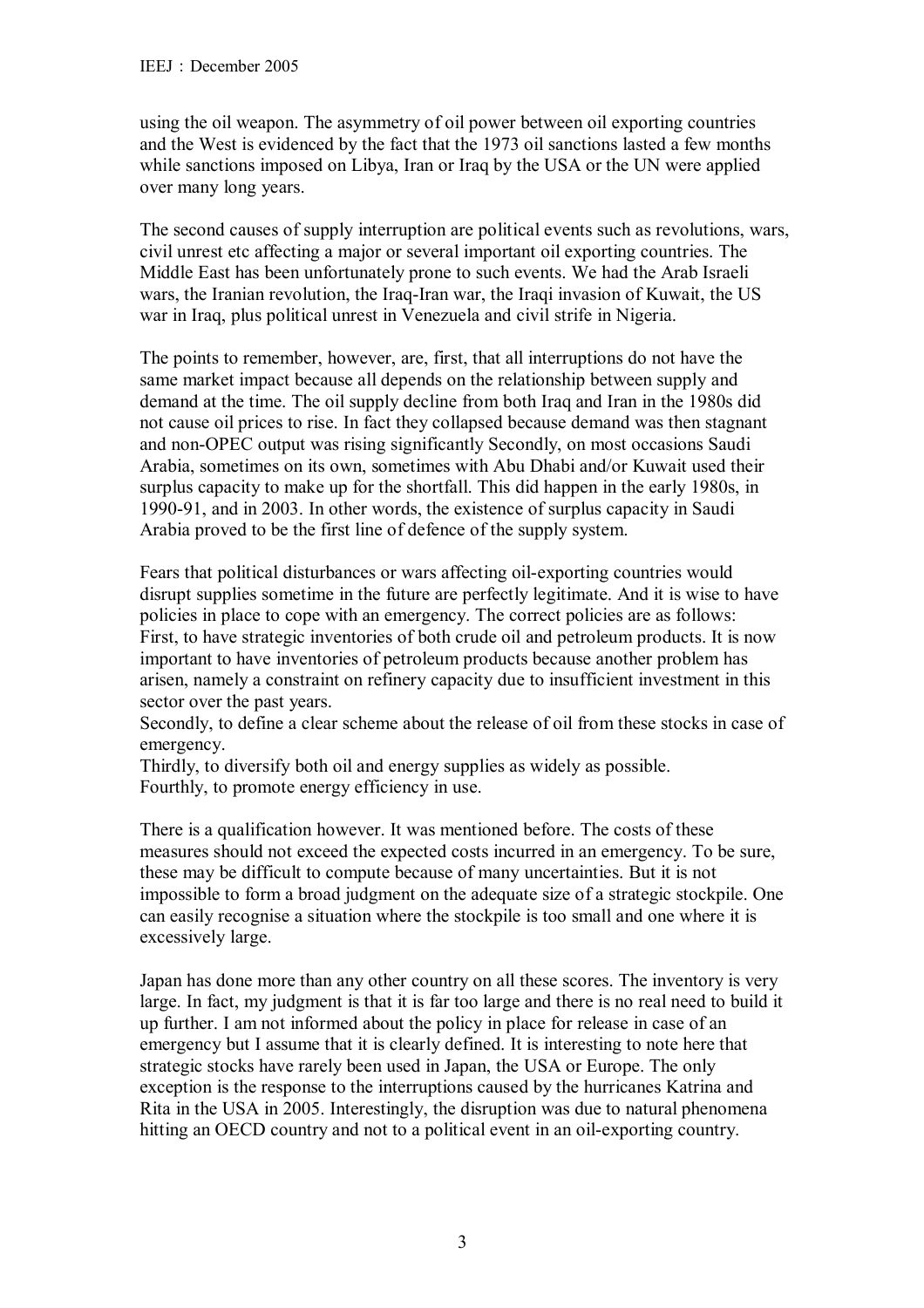Supply diversification and energy efficiency measures have been implemented with great determination in Japan since 1974 and progress in your country has been more significant than in any other OECD country.

Supply diversification, however, is not without its problems. It has involved nuclear which has caused more problems than oil in the years after 1973/4. Coal causes environmental problems; and it is very difficult to protect oneself from an interruption in the supply of natural gas by building up a significant strategic inventory. The rest of Asia is in a different situation than Japan. Many Asian countries are too poor to afford holding important strategic stocks. Supply diversification is India and China for example is diversification out of coal, not oil. It implies greater dependence on oil. And enormous progress on energy efficiency remains to be achieved. This is an expensive and difficult task for a developing country with low per capita income.

The solutions involve international aid as regards energy efficiency and regional cooperation as regards strategic stocks.

## The Oil Price Issue

Oil prices in international trade began to rise in mid-1999 after their dramatic collapse in 1998 and the early months of 1999. After a while oil prices returned to their pre-1998 levels but did not settle there. They continued to rise.

The average WTI price in 1998 was \$14.39; in 1999, \$19.31 which was a bit below than the 1997 level. The oil price exploded in 2000 with WTI reaching an average of \$30.37 per barrel. In 2001 and 2002 the price averaged around \$25/26. This seemed to be a stable price supported by the OPEC price band mechanism. The years 2003 and 2004 witnessed a continuous price rise which carried on in 2005.The average WTI price in 2003 was \$31.07 similar to 2000. In 2004, it reached \$41.49 and although we do not yet have an average for the full 2005, it is clear that it will be higher than in the preceding year. Remarkably a peak of \$69.85 was reached on one trading day in 2005.

The reasons for these increases in 2003-05 can be grouped in three sets: First, the geo-political reasons. There was the US/UK intervention in Iraq which caused much destruction to oil facilities mainly due to insurgents. There was unrest in both Venezuela and Nigeria. Later Russia became a cause of worries because of the conflict between the Russian government and Yukos. The market had then concerns about the sustainability of oil supply growth from a country that was able to increase its production by 600-700 thousand barrels since 2000. The further cause of worries about political stability was a sustained campaign by US think tanks against Saudi Arabia considered by them as an unreliable source of oil in the future because of a threat from Islamic extremists to the current regime. This is of course rubbish, but we cannot expect oil traders in New York in London to have a different view on such matters from what they read in think tank reports. Later the concern shifted to Sudan as some asked whether oil sanctions will be imposed on that country and on Iran because of the nuclear issue.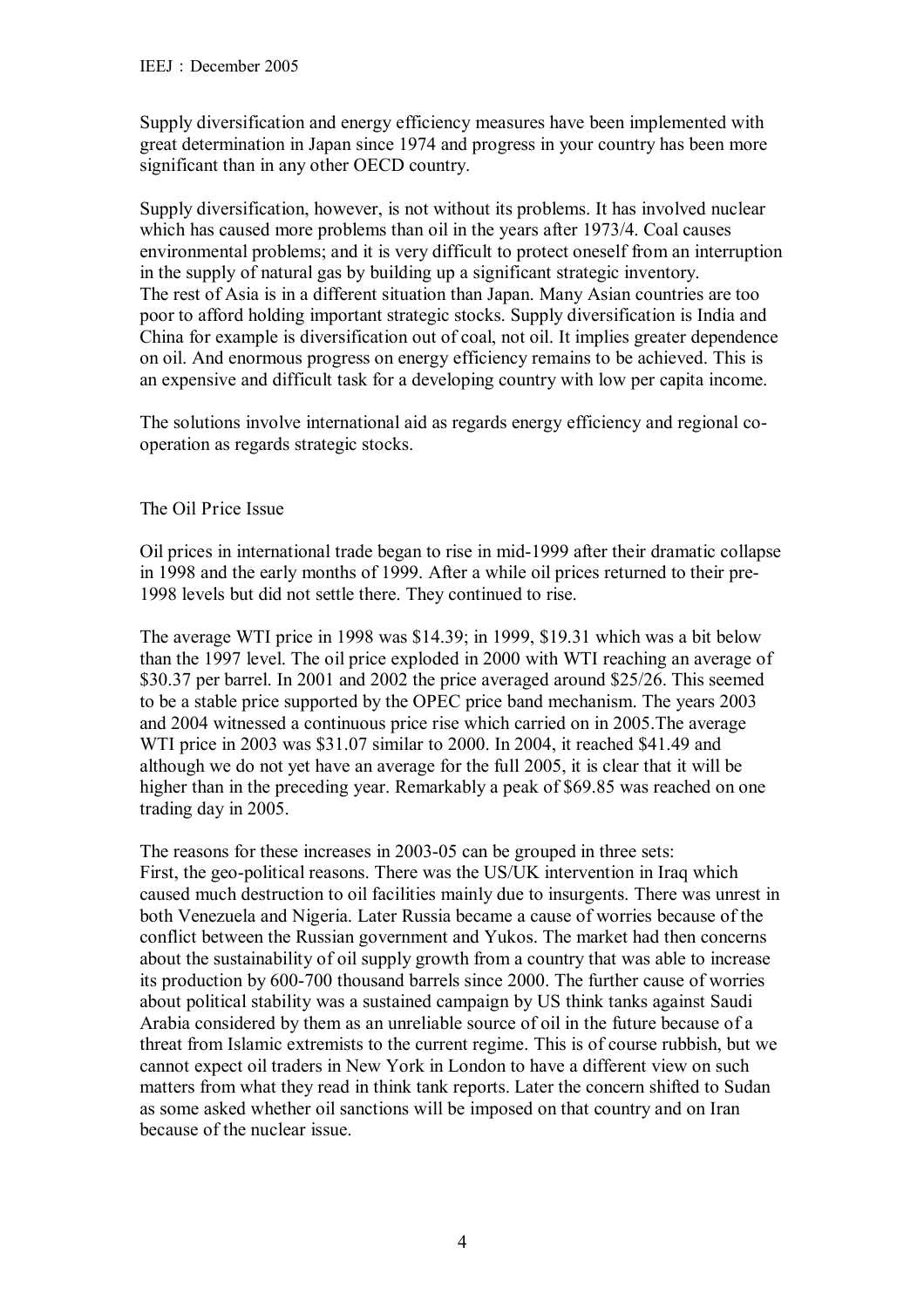Secondly, economic factors. In 2004 there was a huge, unprecedented increase in world oil demand particularly in China and the USA. World oil consumption increased by 3.4% over 2003 in sharp contrast with previous years when the annual rate of growth never exceeded 2.0%. This gave rise to concerns about the volume of surplus capacity available in Saudi Arabia. The market looking ahead wonders whether the 1.5 or 2.0 million barrels per day still available will still be available if Chinese demand continued to expand at the then current rate. In 2005 the focus shifted from the upstream to refining. It became apparent that the US refining system was constrained causing petroleum product prices to rise, and crude oil prices to rise in sympathy.

Thirdly, accidental factors. In 2004 the hurricane Ivan caused much damage to facilities. There were strikes in Norway and accidents, more serious than usual, in US refineries. I refer to these as accidental or contingent factors because they are unlikely to recur every year. Unfortunately the hurricanes in 2005 had devastating effects on the oil production structure as in 2004.

It is not surprising that oil prices rose so much in 2004 and 2005. It is surprising that so many people were surprised that they did in fact rise.

The question on most people minds today is whether levels of \$60 or \$70 per barrel are sustainable?

There is a very simple answer to this question, and this is that all depends on the behaviour of world oil demand in the next for or five years. Demand growth at an annual rate of 3.4% as in 2004 is unsustainable. Such a demand expansion will push oil prices to such a high level, perhaps \$90-100 a barrel that demand will be choked off, the growth of the world economy killed and oil prices will then begin to fall rapidly and sharply.

An annual growth rate of 2% per annum between 2005 and 2010 will result in a demand increment of 8.6 million barrels per day in five years. This could broadly correspond to a supply increase of crude oil on the following pattern:

| Russia        |                           |     | $1.0$ mb/d             |
|---------------|---------------------------|-----|------------------------|
| Caspian       |                           |     | 1.5                    |
|               | Angola and other non-OPEC |     |                        |
| West Africa   |                           |     | 1.5                    |
| US offshore   |                           |     | 1.0                    |
| <b>Brazil</b> |                           |     | 0.3                    |
| Canada        |                           |     | 1.0                    |
| Mexico        |                           |     | 0.2                    |
| Others        |                           |     | 0.3                    |
| Total         |                           |     | $6.8$ mb/d             |
| Minus         |                           |     |                        |
|               | North Sea                 | 0.4 |                        |
|               | Egypt                     | 0.3 |                        |
|               | Oman                      | 0.2 |                        |
|               | Syria                     | 0.2 |                        |
|               | Others                    | 0.2 | $-1.3$ mb/d = 5.5 mb/d |